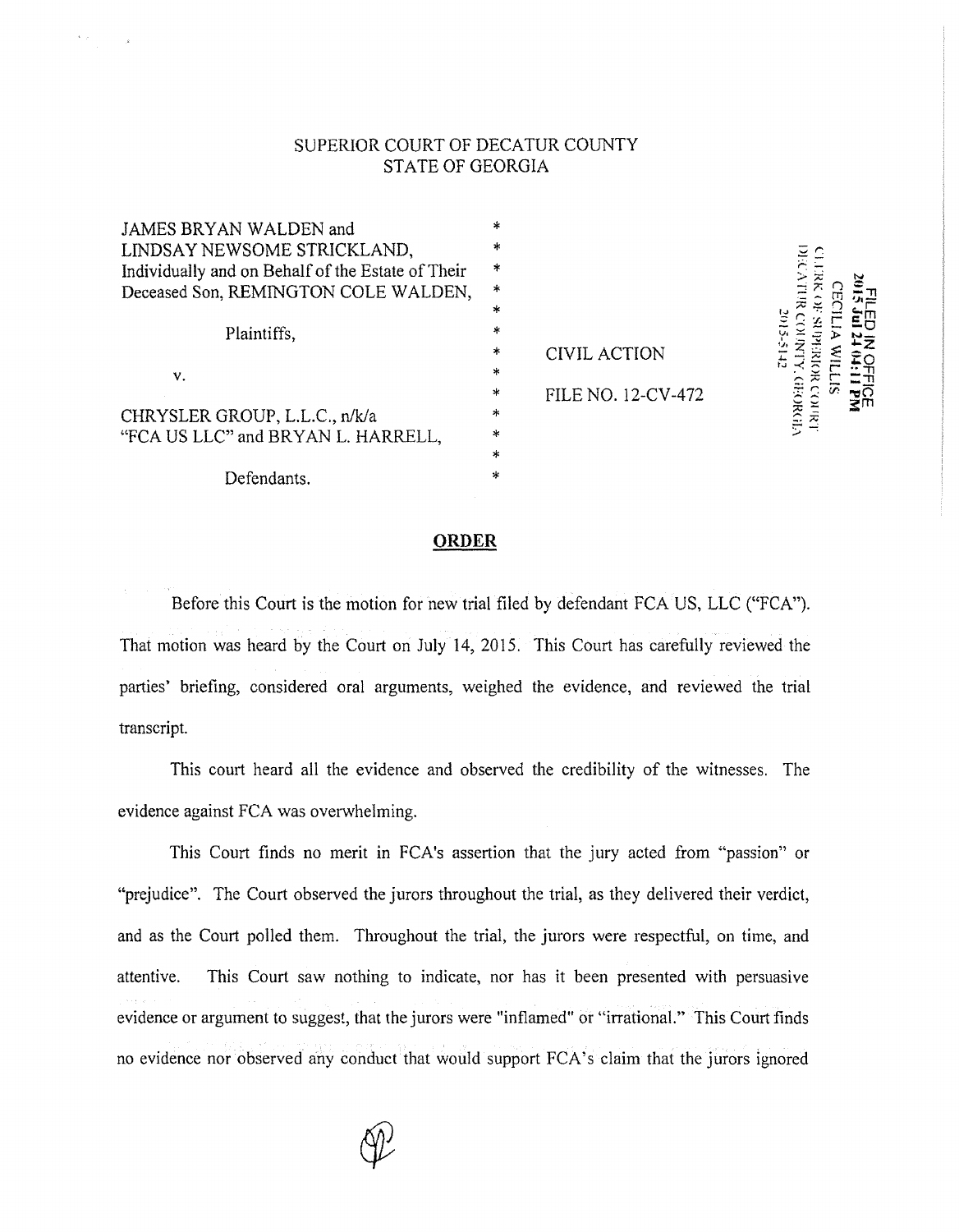the Court's charge, and finds no evidence or argument to overcome the law's presumption that the jurors followed the charge. *See Bd. of Regents v. Ambati,* 299 Ga. App. 804, 808 (2009).

This Court finds no merit in FCA's criticism of the charge to the jury. The charge was complete, accurate, and fair; indeed, much of the charge was requested by FCA itself. This Court finds no merit in FCA's criticism that the jury was not given "guidance" regarding the amounts of any verdicts it might render. This Court charged the jury in that regard according to Georgia law.

The Court finds no merit in FCA's criticism of Plaintiffs' cross examination of FCA witnesses and of Plaintiffs' opening statement and closing arguments. The Court notes that with respect to many of the items of which FCA is now critical, either no objection was made at trial at all, or the object was not timely or proper. FCA may not now claim error as to such items. O.C.G.A. § 24-1-103(a). This Court listened carefully to the entirety of the trial, including those examinations, statements, and arguments now criticized by FCA, and has reviewed the trial transcript, and finds that FCA's criticisms are unfounded. FCA contended, correctly, that the burden of proof Plaintiffs had to satisfy was that specified by Georgia's statute of repose. That meant Plaintiffs had to prove that FCA's conduct was reckless, or wanton, or that FCA committed a deliberate failure to warn of a known danger. The examinations and arguments which FCA criticizes were adjusted to meeting that burden of proof and/or was responsive to statements or arguments made by FCA itself or testimony given by FCA witnesses. Plaintiffs had a right to respond to and rebut FCA's defense arguments attempting to blame Defendant Harrell and about the actions of the National Highway Traffic Safety Administration ("NHTSA").

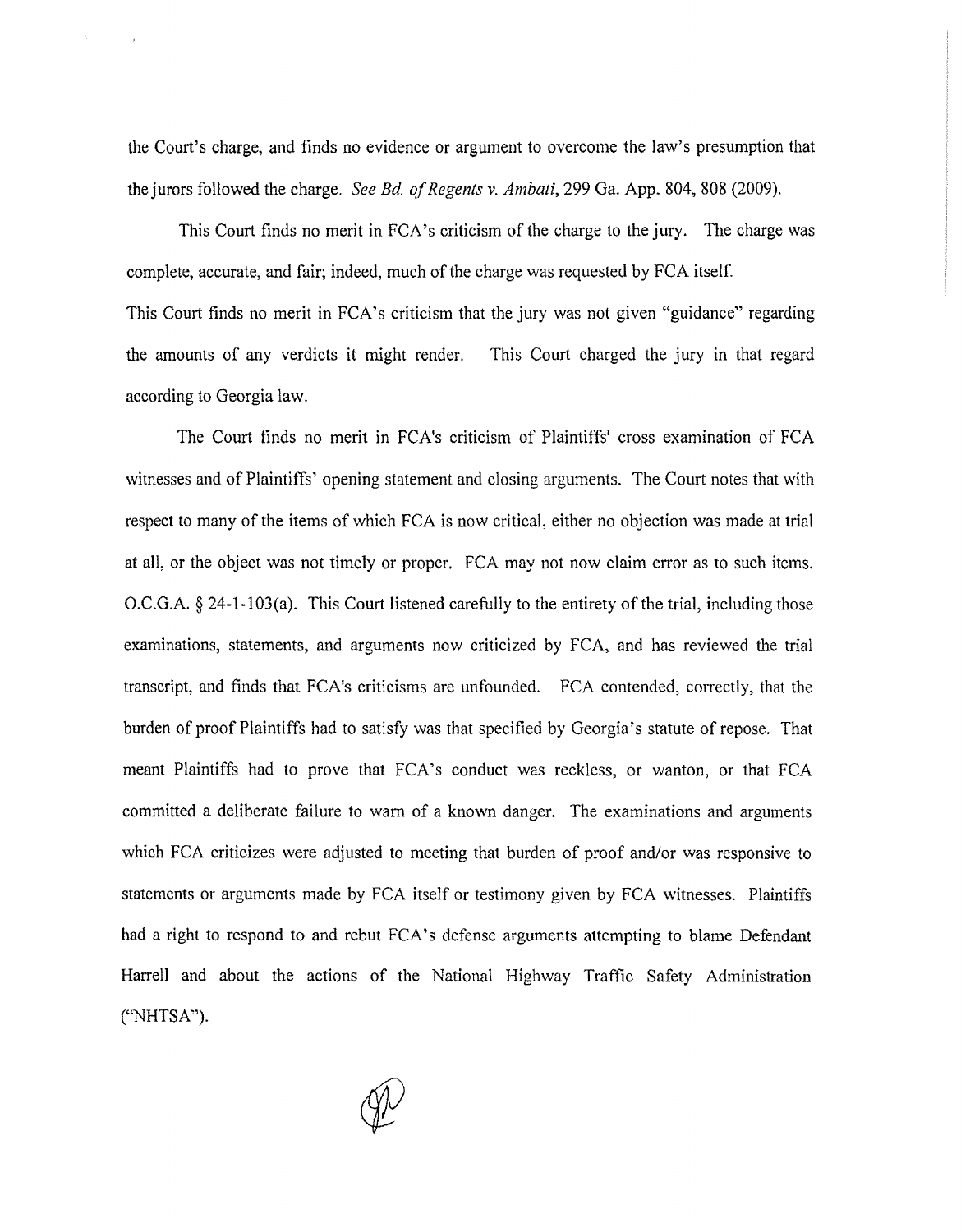After having carefully weighed the evidence and considered the briefs and arguments of counsel, it is the decision of this Court that FCA's motion for new trial should be and said motion hereby is DENIED, conditioned on Plaintiffs' acceptance of a remittitur (a) of the wrongful death verdict to \$30,000,000 (thirty million), and (b) of the pain & suffering verdict to \$10,000,000 (ten million). Absent acceptance by Plaintiffs, said motion is GRANTED.

Plaintiffs are instructed to file a Notice with the Clerk of Court, copied to the Court and all counsel, indicating whether they accept this Court's remittitur. If Plaintiffs do accept said remittitur, Plaintiffs are further instructed to submit to the Court an Amended Final Judgment changing the sums shown as due from FCA and from Defendant Harrell in that Final Judgment entered by the Court on April 10, 2015.

SO ORDERED this  $\mathcal{X}_{\text{day of July, 2015.}}^{\mu \text{A}}$ 

evin Chason, Judge Superior Court of Decatur County

**Prepared by the Court using a substantial portion of that proposed order submitted by:** 

BUTLER, WOOTEN CHEELEY & PEAK LLP

 $Bv:$ James E. Butler, Jr. Georgia Bar No.099625 David T. Rohwedder Georgia Bar No. 104056 2719 Buford Highway Atlanta, GA 30324 (404) 321-1700